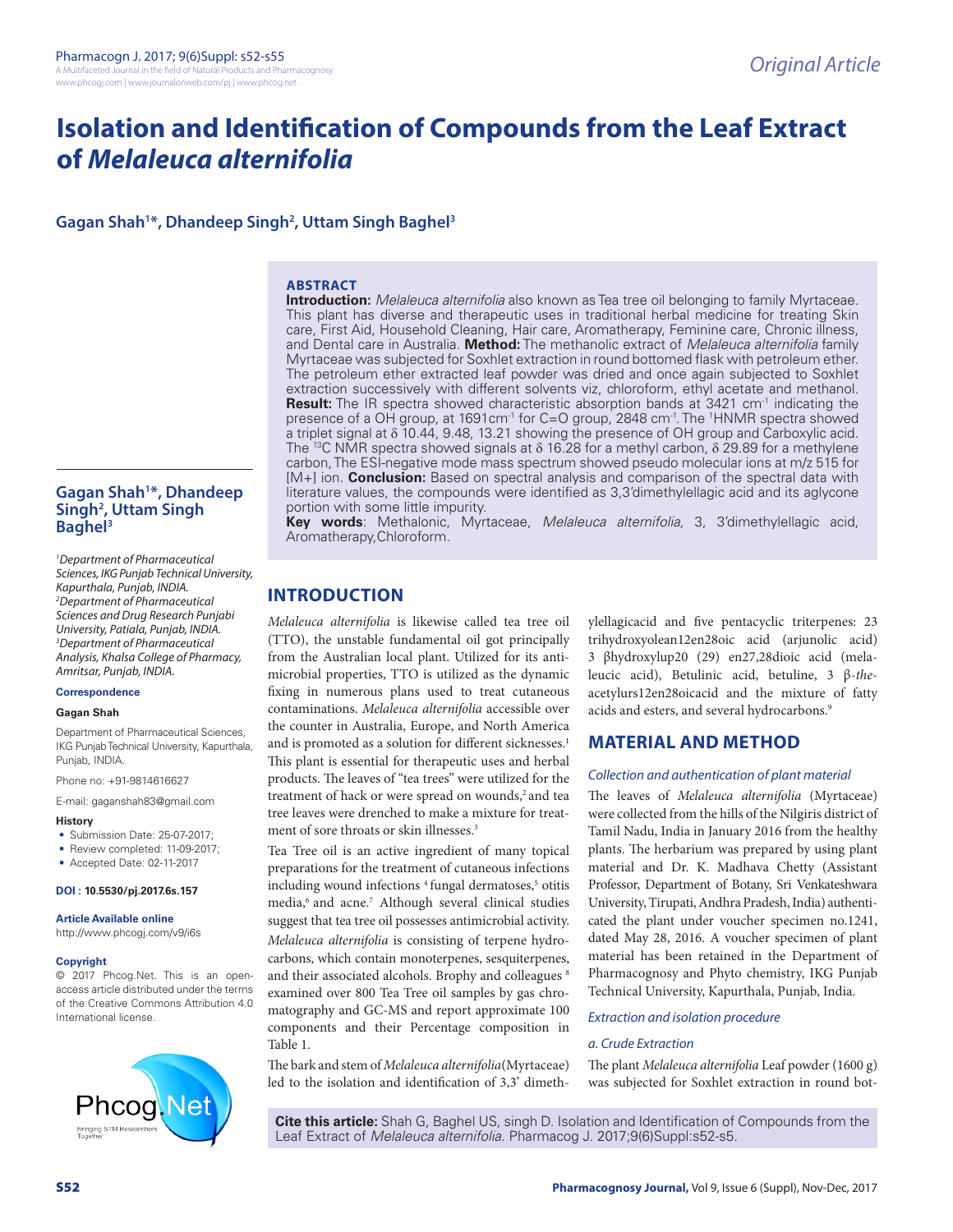#### **Table 1: Composition of** *M. alternifolia* **(tea tree) oil.**

| <b>Component</b>       | <b>Typical Composition (%)</b> |  |
|------------------------|--------------------------------|--|
| Terpinen-4-ol          | 40.1                           |  |
| $\gamma$ Terpinene     | 23.0                           |  |
| $\alpha$ -Terpinene    | 10.4                           |  |
| 1,8-Cineole            | 5.1                            |  |
| Terpinolene            | 3.1                            |  |
| p-Cymene               | 2.9                            |  |
| $\alpha$ -pinene       | 2.6                            |  |
| $\alpha$ -Terpineol    | 2.4                            |  |
| Aromadendrene          | 1.5                            |  |
| $\delta$ -Cadinene     | 1.3                            |  |
| Limonene               | 1.0                            |  |
| $\beta$ -phellandrene  | 0.9                            |  |
| Globulol               | 0.8                            |  |
| myrcene                | 0.8                            |  |
| $\alpha$ -thujene      | 0.8                            |  |
| $\beta$ -pinene        | 0.6                            |  |
| sabinene               | 0.4                            |  |
| $\alpha$ -phellandrene | 0.4                            |  |
| Viridiflorol           | 0.3                            |  |

tomed flask with methanol (12.5 lts) for 12h. The extract was concentrated under reduced pressure at 50-60˚C till complete drying. The dried crude methanolic extract of the plant (yield 347 g, 21.68 %) was stored in a closed vessel at 4˚C.

#### *b. Successive extraction*

The methanolic extract (347 g) was subjected for Soxhlet extraction in round bottomed flask with petroleum ether (2.0 lts) for 12h. The extract was concentrated under reduced pressure at 50-60˚C till complete drying. The dried successive petroleum ether extract (yield 20 g, 5.76%) was stored in a closed vessel at 4˚C in a refrigerator till further use.

The petroleum ether extracted leaf powder was dried and once again subjected to Soxhlet extraction successively with different solvents viz, chloroform, ethyl acetate and methanol (2.0 lts each). The extracts were concentrated and stored as described above. Yields, successive chloroform extract, 38 g, 10.95%, successive ethyl acetate extract, 28 g, 8.06% and successive methanol extraction 54 g, 15.54%. The yields were calculated in percentage with reference to the air-dried drug. The successive extracts were stored in closed vessels at 4˚C in a refrigerator till further use.

#### *Isolation of medicinal compound from Chloroform Fraction*

**I**. Adsorbing the chloroform extract to Silica gel

- 1. Add about 5g of silica gel (for column chromatography 60-120 mesh) to the crude extract.
- 2. Gently heat the mixture using a hair dryer until the silica gel becomes free flowing.
- **II**. Packing the Column for Chromatography
- 1. Take a cylindrical glass column and plug in a small piece of cotton.
- 2. Mount the column on the stand.
- 3. Take 25g of fresh silica gel (for column chromatography 60-120 mesh) in a 250-ml beaker.
- 4. Pour 100mL of petroleum ether into the beaker and stir well using a glass rod to make slurry of the silica.
- 5. Pour the slurry into the column
- 6. Place a conical flask below the mounted column and drain out the excess solvent (petroleum ether).
- 7. Close the stop cock when the level of the solvent reaches just above the settled silica gel.
- **III**. Loading the Crude material on to the Column
- 1. Total 38 gm of Chloroform fraction was loaded in column.
- 2. Column runs with different solvents systems to collect fraction of that solvent with ratio of petroleum ether and chloroform (100, 75:25, 50:50 and 25:75).
- 3. Further continuation with ratio of Chloroform and Ethyl Acetate (100, 75:25, 50:50 and 25:75).
- 4. Further continuation with ratio of Ethyl Acetate and Acetone (100, 75:25, 50:50 and 25:75).
- 5. Further continuation with ratio of Acetone and Methanol (100, 75:25, 50:50 and 25:75).
- 6. Ratio of Chloroform and Ethyl Acetate fraction that is (100, 75:25, 50:50 and 25:75).
- 7. Elution was collected in a different beaker than dried and weighed.
- **IV**. Washing of dried elute
- 1. The solid obtained in Chloroform and Ethyl Acetate (50:50) ratio washed with hexane to remove minor compounds.
- 2. Hexane insoluble compound was treated with charcoal to remove colour part.
- 3. Precipitation then filtered by using Whatman filter paper. The obtained solid dried compound was weighed (30 mg) and stored.

#### *TLC Studies*

Extract: 1mg/ml in Ethyl acetate

The sample was dissolved in Ethyl acetate and filtered before spotting the sample.

### **RESULTS AND DISCUSSION**

#### *Spectral report for the compound*

The IR spectra showed characteristic absorption bands at 3421 cm<sup>-1</sup> indicating the presence of a OH group, at 1691cm-1 for C=O group, 2848cm-1



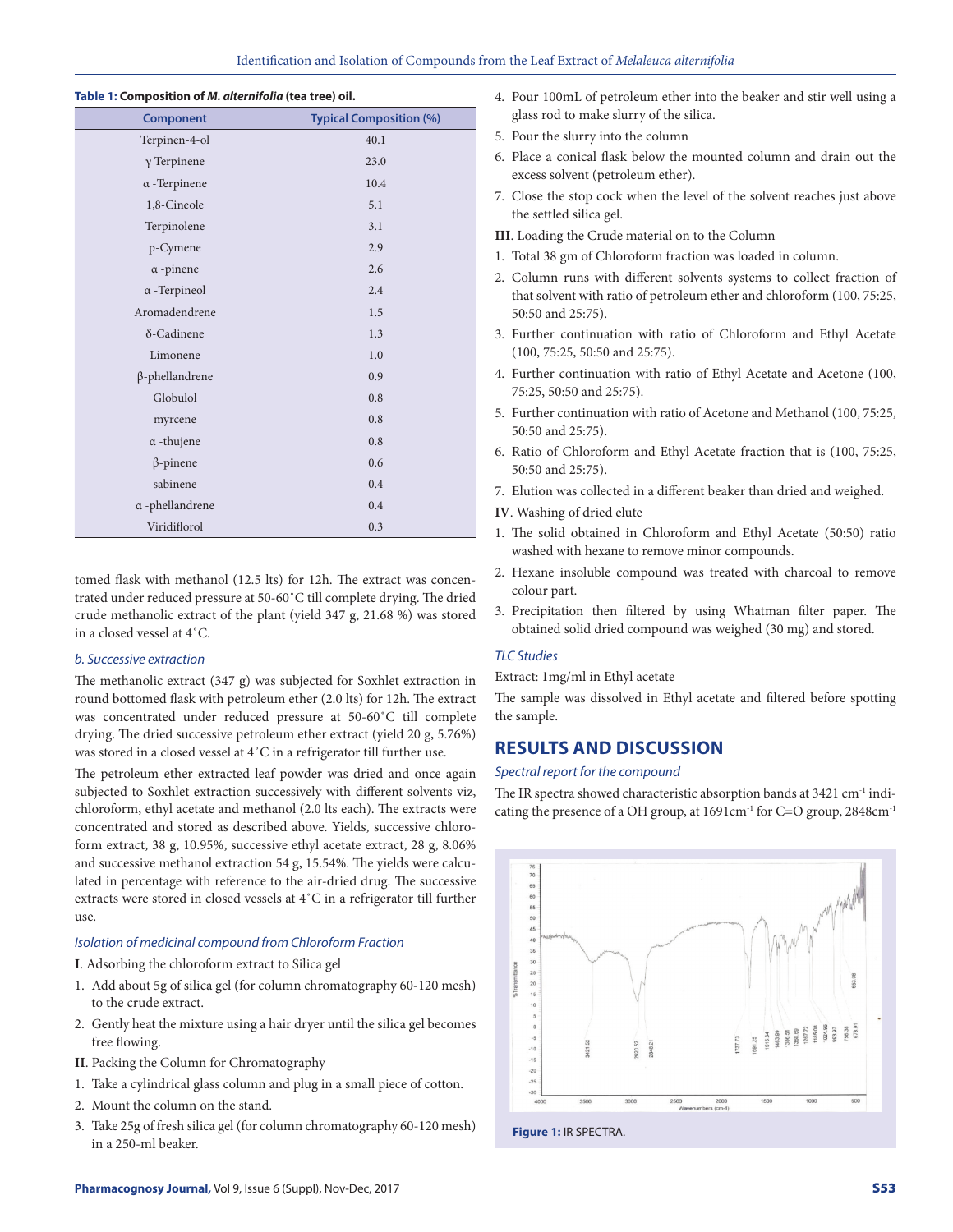(stretching frequency) and at 1463 and at 1386cm-1 for C-H group (bending frequency) and at 1024 cm-1 for C-O group Figure 1.

The  $H$  NMR spectra showed a triplet signal at  $\delta$  10.44, 9.48, 13.21 showing the presence of OH group and Carboxylic acid. The signal at  $\delta$  7.27 shows the presence of 2 Aromatic ring and signal at 3.71 shows the presence of 2 CH group Figure 2.

The <sup>13</sup>C NMR spectra showed signals at  $\delta$  16.28 for a methyl carbon, δ 29.89 for a methylene carbon, δ 49.27 for a methylene carbon under nitrogen function, a bunch of signals between 115.40 and 145.31 for aromatic carbon atoms.



Protocol of the H-1 NMR Prediction (Lib=SU Solvent=DMSO 300 MHz):

**Figure 2:** ChemNMR 1h Estimation.



The ESI-negative mode mass spectrum showed pseudo molecular ions at m/z 515 for [M+] ion. The ESI-positive mode mass spectrum showed pseudo molecular ions at m/z 515[M+Na] + ion suggesting a molecular weight of 515 Figure 3.

IR-3421 cm-1, 1691cm-1, 1024 cm-1.

<sup>1</sup>H NMR (300 MHz, DMSO-d6): δ = 10.44, 9.48, 13.21 (6OH, j=18,22,16,17.15,21), δ =7.27 (2CH J=12, 3), δ=3.71(2 CH3, J=24,26) <sup>13</sup>C NMR (126 MHz, DMSO-d6) δ = 114.3 (C-1), 140.9 (C-2), 141.8 (C-3), 151.4 (C-4), 111.9 (C-5), 112.8 (C-6), 158.4 (C-7), 111.8 (C-1), 141.6 (C-2), 140.4 (C-3), 153.0 (C-4), 111.8 (C-5), 110.6 (C-6), 158.5 (C-7), 61.6 (3-OCH3), 60.9 (3-OCH3), 101.4 (C-1"), 73.3 (C-2''), 76.5 (C-3''), 69.5 (C-4''), 77.3 (C-5''), 60.6 (C-6''). Ð ESI-IT-MS (positive ion mode, 40 V): m/z = 515.0805 [M+Na] + (100), calcd. 515.0801. Compound was identified as 3,3-di-O-methylellagic acid-4-O--d-glucopyranoside. The structure of the isolated compound shown in Figure 4.



**Figure 4:** 3,3-di-O-methylellagic acid-4-O--d-glucopyranoside.